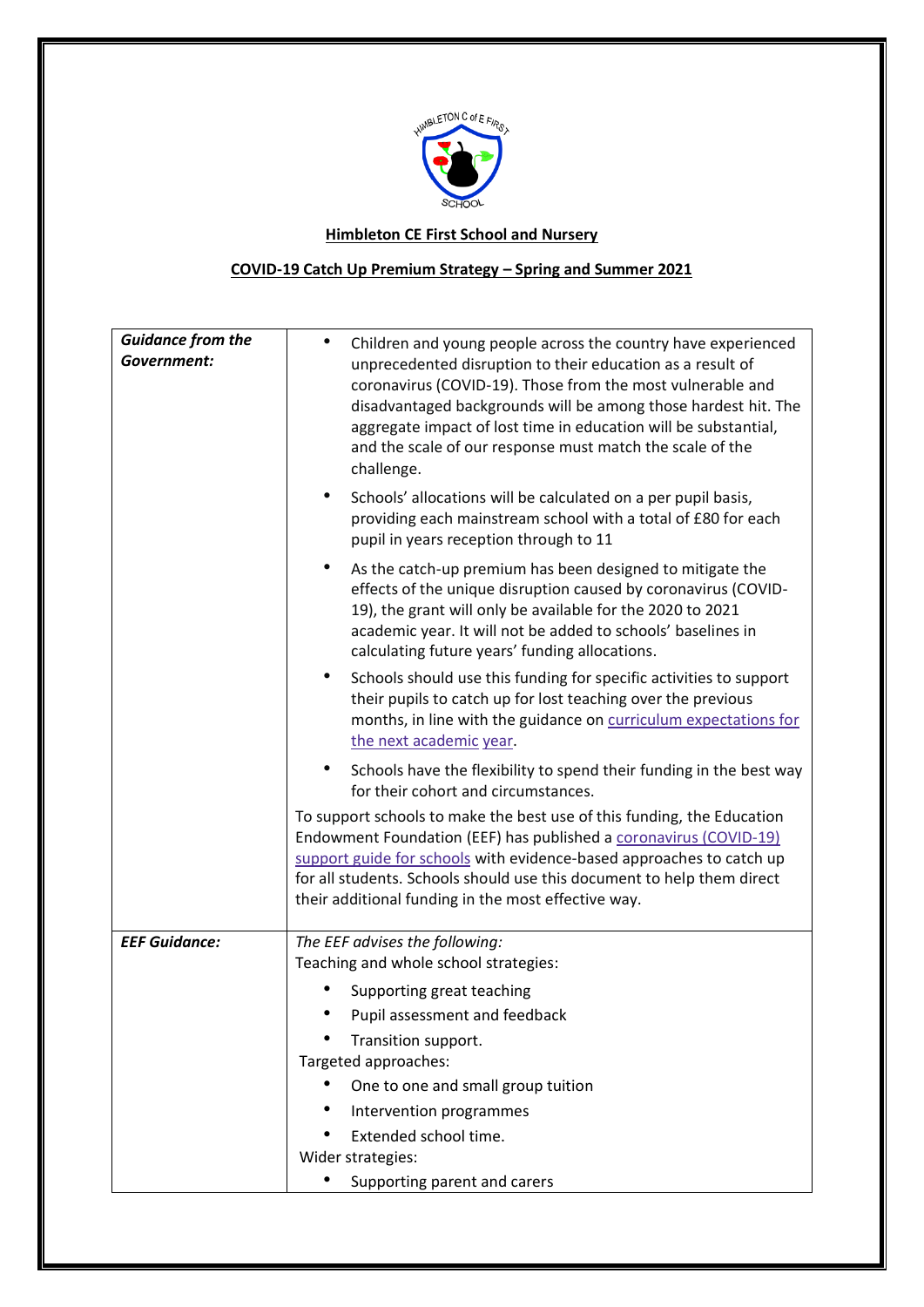|                                                                                                                                                                                  | ٠<br>Access to technology<br>Summer support.                                                                                                                                                                                                                                                                                                                                              |                          |                                       |  |
|----------------------------------------------------------------------------------------------------------------------------------------------------------------------------------|-------------------------------------------------------------------------------------------------------------------------------------------------------------------------------------------------------------------------------------------------------------------------------------------------------------------------------------------------------------------------------------------|--------------------------|---------------------------------------|--|
| <b>Allocated amount:</b>                                                                                                                                                         | £3840 over the year                                                                                                                                                                                                                                                                                                                                                                       |                          |                                       |  |
| <b>Objective of Spend:</b>                                                                                                                                                       | <b>Success</b><br><b>Criteria/Actions:</b>                                                                                                                                                                                                                                                                                                                                                | <b>Amount Allocated:</b> | <b>Dates for Review of</b><br>Impact: |  |
| To enable children<br>who have been<br>identified as falling<br>behind in Autumn<br>assessments are able<br>to make accelerated<br>progress from this<br>starting point.         | Additional 0.2 teacher<br>to be appointed from<br>existing staff for the<br>Spring Term.<br>Teacher to work 1-1<br>or in groups with<br>focus/identified<br>children on day each<br>week.<br>Targets to be<br>personalised and<br>SMART, relating to<br>specific identified<br>gaps.<br>Learning records will<br>be maintained to<br>measure impact of<br>this intervention and<br>spend. | £2100                    | Feb 2021 and<br>April 2021            |  |
| To enable children<br>who have been<br>identified as falling<br>behind to access<br>learning using<br>manipulatives and<br>alternative resources<br>to support<br>understanding. | <b>Additional resources</b><br>to be purchased to<br>support learning,<br>including:<br>-additional texts to<br>support extended<br>writing and build<br>writing stamina<br>-additional<br>manipulatives to<br>support partnership at<br>home.                                                                                                                                            | £800                     | April 2021                            |  |
| To enable children to<br>have secure recall of<br>times tables facts.                                                                                                            | <b>Purchase of TT</b><br>Rockstars.                                                                                                                                                                                                                                                                                                                                                       | £100                     | April 2021                            |  |
| To enable children to<br>develop important<br>fine motor skills.                                                                                                                 | <b>Purchase of Jimbo</b><br>Fun.                                                                                                                                                                                                                                                                                                                                                          | £132.50                  | April 2021                            |  |
| PLEASE NOTE: REMAINING FUNDING (£1580) WILL BE ALLOCATED AT APRIL REVIEW POINT. AT<br>THIS STAGE THE ADDITIONAL 0.2 TEACHER MAY CONTINUE THROUGHOUT THE SUMMER TERM              |                                                                                                                                                                                                                                                                                                                                                                                           |                          |                                       |  |